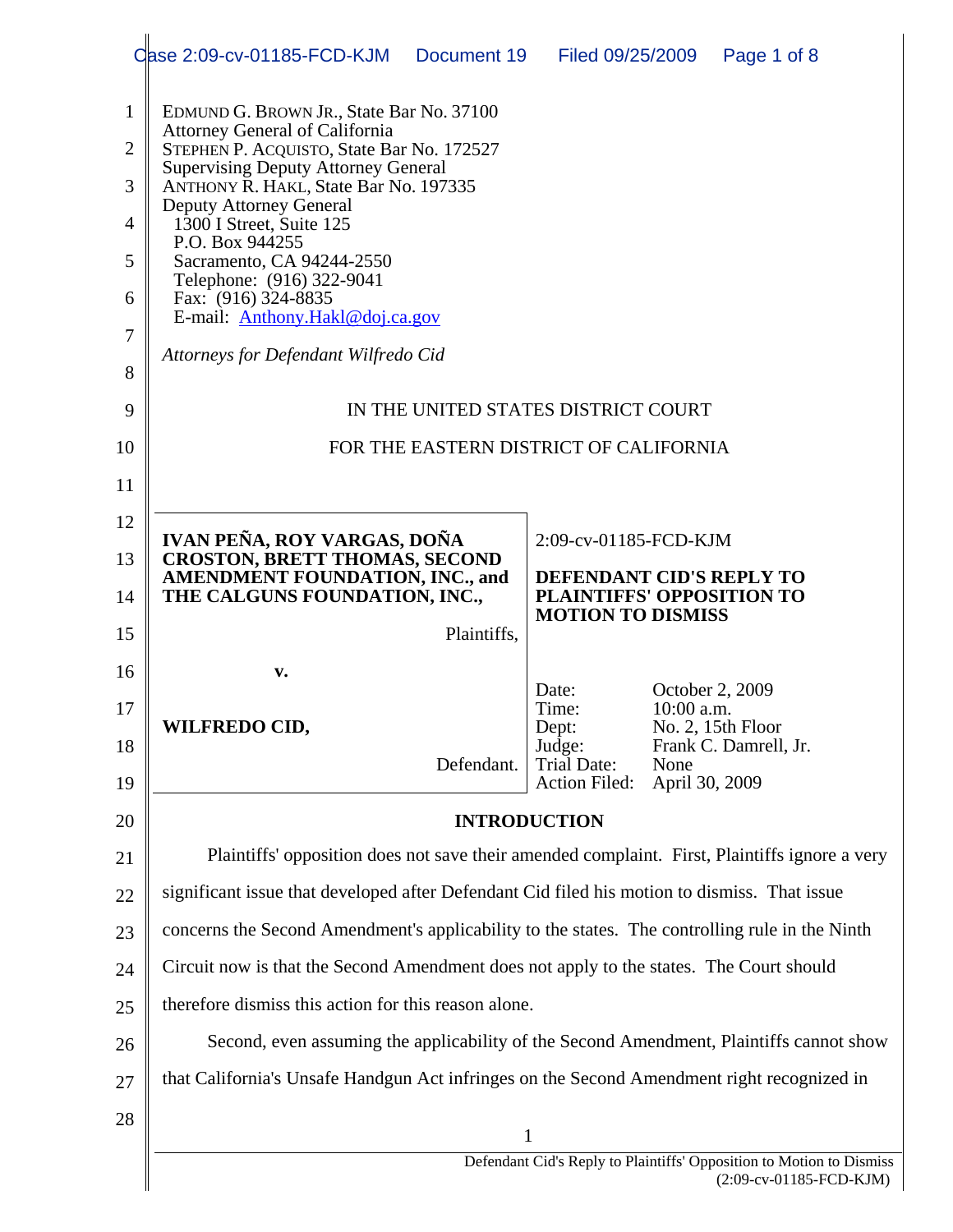<span id="page-1-0"></span>

|                | Case 2:09-cv-01185-FCD-KJM<br>Document 19<br>Filed 09/25/2009<br>Page 2 of 8                                                                                                                                             |  |  |  |  |  |
|----------------|--------------------------------------------------------------------------------------------------------------------------------------------------------------------------------------------------------------------------|--|--|--|--|--|
| $\mathbf{1}$   | District of Columbia v. Heller, --- U.S. ----, 128 S. Ct. 2783 (2008). Therefore, they cannot state                                                                                                                      |  |  |  |  |  |
| $\overline{2}$ | a Second Amendment claim.                                                                                                                                                                                                |  |  |  |  |  |
| 3              | Third, Plaintiffs have failed to identify a governmental classification and the different                                                                                                                                |  |  |  |  |  |
| 4              | treatment of similarly situated individuals. They therefore cannot state an equal protection                                                                                                                             |  |  |  |  |  |
| 5              | claim. <sup>1</sup>                                                                                                                                                                                                      |  |  |  |  |  |
| 6              | For these reasons, the Court should grant Cid's motion and dismiss this action in its entirety.                                                                                                                          |  |  |  |  |  |
| 7              | <b>ARGUMENT</b>                                                                                                                                                                                                          |  |  |  |  |  |
| 8              | THE SECOND AMENDMENT APPLIES TO THE ACTIONS OF THE FEDERAL<br>I.<br><b>GOVERNMENT ONLY, NOT THE STATES.</b>                                                                                                              |  |  |  |  |  |
| 9              |                                                                                                                                                                                                                          |  |  |  |  |  |
| 10             | In Fresno Rifle & Pistol Club, Inc. v. Van De Kamp, 965 F.2d 723, 731 (9th Cir. 1992), the                                                                                                                               |  |  |  |  |  |
| 11             | Ninth Circuit held that the Second Amendment applies to the actions of the federal government                                                                                                                            |  |  |  |  |  |
| 12             | only. Fresno Rifle involved a Second Amendment challenge to California's assault weapons                                                                                                                                 |  |  |  |  |  |
| 13             | control legislation. See 965 F.2d at 729-31. Yet the Ninth Circuit explained that the longstanding                                                                                                                       |  |  |  |  |  |
| 14             | Supreme Court decisions in <i>United States v. Cruikshank</i> , 92 U.S. 542, 553 (1876) and <i>Presser v.</i>                                                                                                            |  |  |  |  |  |
| 15             | Illinois, 116 U.S. 252, 264-65 (1886) remained controlling on the incorporation issue and "both                                                                                                                          |  |  |  |  |  |
| 16             | make clear that the Second Amendment binds only the national government." Fresno Rifle, 965                                                                                                                              |  |  |  |  |  |
| 17             | F.2d at 730. The court plainly held: "Until such time as <i>Cruikshank</i> and <i>Presser</i> are overturned,                                                                                                            |  |  |  |  |  |
| 18             | the Second Amendment limits only federal action, and we affirm the district court's decision 'that                                                                                                                       |  |  |  |  |  |
| 19             | the Second Amendment stays the hand of the National Government only." <i>Id.</i> at 731.                                                                                                                                 |  |  |  |  |  |
| 20             | In <i>Heller</i> , the Court did not reach the issue of whether the Second Amendment is                                                                                                                                  |  |  |  |  |  |
| 21             | incorporated by the Fourteenth Amendment. It was "a question not presented by [the] case "                                                                                                                               |  |  |  |  |  |
| 22             | Heller, 128 S.Ct. at 2813 n.23. On the other hand, earlier this year in <i>Nordyke v. King</i> , 563 F.3d                                                                                                                |  |  |  |  |  |
| 23             | 439 (9th Cir. 2009), the Ninth Circuit distinguished <i>Fresno Rifle</i> and held "that the Due Process"                                                                                                                 |  |  |  |  |  |
| 24             |                                                                                                                                                                                                                          |  |  |  |  |  |
| 25             | <sup>1</sup> Additionally, Cid notes that Plaintiffs' twenty-four-page brief exceeds the limit of twenty<br>pages on all initial moving papers and opposition briefs. (Order filed May 1 (Doc. no. 5) at 3.)             |  |  |  |  |  |
| 26             | Plaintiffs also make references to their recently-filed motion for summary judgment and<br>supporting evidence, which the Court should ignore. In ruling on a motion to dismiss, the Court                               |  |  |  |  |  |
| 27             | may consider only the complaint, any exhibits thereto, and matters which may be judicially<br>noticed under Federal Rule of Evidence 201. See Mir. v. Little Co. of Mary Hospital, 844 F.2d<br>646, 649 (9th Cir. 1988). |  |  |  |  |  |
| 28             | 2                                                                                                                                                                                                                        |  |  |  |  |  |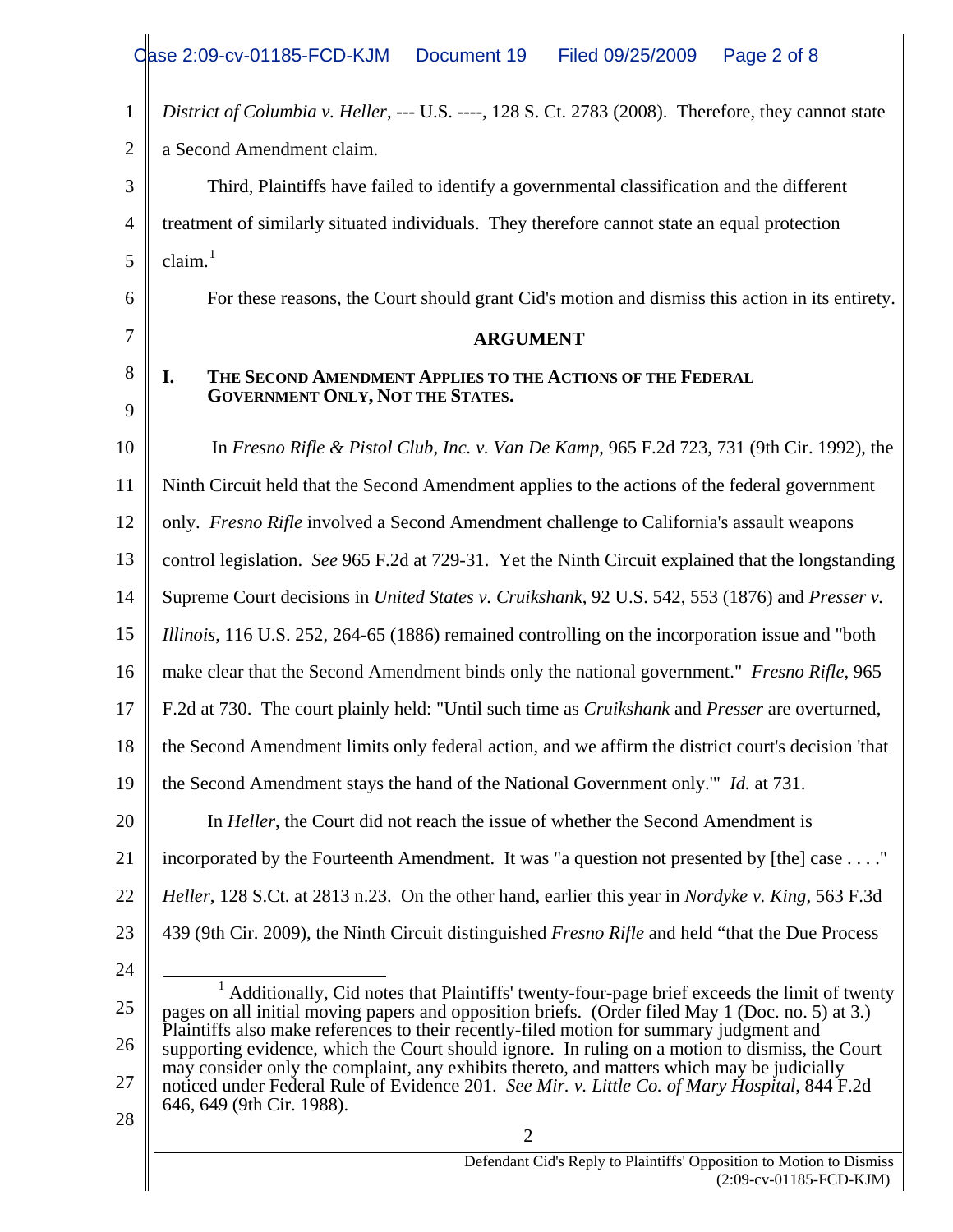1 2 3 4 5 6 Clause of the Fourteenth applies the protections of the Second Amendment to state and local governments[.]" *Nordyke*, 563 F.3d at 457. Cid acknowledged this development in the law in his opening brief filed on July 6, stating that this case did not present an incorporation issue "[a]t this time". (Def. Cid's Memo. of P. & A. in Supp. of Mot. to Dismiss Am. Compl. filed July 6, 2009 at 9 n.4.) Yet Cid also explained that a judge of the Ninth Circuit had called for a vote to determine whether *Nordyke* should be re-heard en banc. (*Id*.)

7 8 9 10 11 12 13 As it turns out, the rule on the incorporation issue changed on July 29. On that day the Ninth Circuit issued an order directing that *Nordyke* be reheard en banc. (Order filed July 29, 2009 (Doc. No. 98), *Nordyke v. King*, No. 07-15763 (9th Cir.).) The order also provided that "[t]he three-judge panel opinion shall not be cited as precedent by or to any court of the Ninth Circuit."[2](#page-2-0) (*Id*.) The law now, therefore, is the same as it was pre-*Nordyke*. *Fresno Rifle* sets forth the current rule in the Ninth Circuit, which is that the Fourteenth Amendment does not incorporate the Second Amendment.

14 15 16 17 18 19 20 21 22 23 24 25  $\overline{a}$ Plaintiffs fail to cite *Fresno Rifle* or otherwise acknowledge the current rule regarding incorporation. They compound this error by incorrectly suggesting that the incorporation issue is a non-issue since "[t]he parties are apparently in agreement that the Second Amendment should be held incorporated as against the states . . . . " (Pls.' Not. of Possible Relevant Auth. filed on August 24 (Doc. no. 13) at 2.) Plaintiffs say as much in light of an amicus brief filed by the California Attorney General, on behalf of the State of California, in support of the petitions for writs of certiorari filed in the National Rifle Association's action against the City of Chicago and its companion case. *See National Rifle Ass'n of America, Inc. v. City of Chicago*, 567 F.3d 856 (7th Cir. 2009), petition for cert. filed, 77 U.S.L.W. 3679 (U.S. June 3, 2009) (No. 08-1497); *McDonald v. City of Chicago*, petition for cert. filed, 77 U.S.L.W. 3691 (U.S. June 09, 2009) (No. 08-1521). Cid is of course aware of that amicus brief. In that brief, the Attorney General offered

3

28

<span id="page-2-0"></span><sup>26</sup>  27 <sup>2</sup> The *Nordyke* en banc hearing occurred on September 24. Shortly after the hearing, the Ninth Circuit issued the following order: "Submission is vacated pending the Supreme Court's disposition of Maloney v. Rice, No. 08-1592, McDonald v. City of Chicago, No. 08-1521, and National Rifle Ass'n of Am., Inc. v. City of Chicago, No. 08-1497." (Order filed September 24, 2009 (Doc. No. 121), *Nordyke v. King*, No. 07-15763 (9th Cir.).)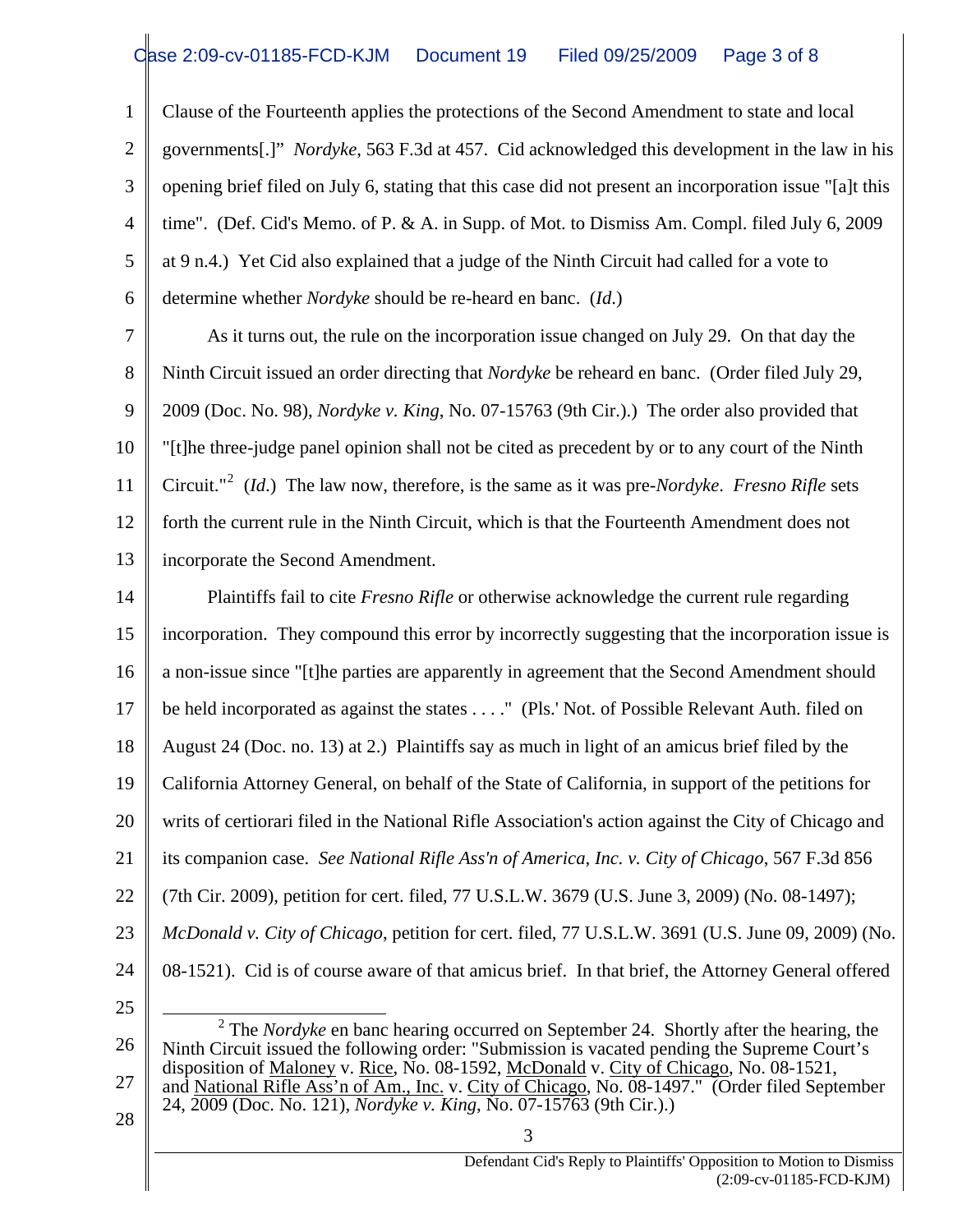1 2 3 4 5 6 7 his view that the Supreme Court should grant those petitions and ultimately rule on the merits to extend to the states *Heller*'s core Second-Amendment holding that the government cannot deny citizens the right to possess handguns in their homes, but also provide guidance on the scope of the states' ability to reasonably regulate firearms. Nevertheless, those arguments are not the law. As stated above, the binding rule for this Court and the parties, which is in line with current Supreme Court law, is that the Second Amendment does not apply to the states. *Fresno Rifle*, 965 F.2d at 731. The Court should therefore grant the motion to dismiss for this reason alone.

8

## **II. PLAINTIFFS FAIL TO STATE A SECOND AMENDMENT CLAIM.**

9 10 11 12 13 14 15 16 Even if the Second Amendment applied to actions of state officials, which it currently does not, *Heller* does not countenance Plaintiffs' wholesale attack on the Unsafe Handgun Act. It must be remembered that *Heller* struck down a law that "totally ban[ned] handgun possession in the home" and "require[d] that any lawful firearm in the home be disassembled or bound by a trigger lock at all times, rendering it inoperable." 128 S.Ct. at 2817. The law "amount [ed] to a prohibition of an entire class of 'arms' that is overwhelmingly chosen by American society for [the] lawful purpose" of self-defense, and the prohibition extended to the home, where "the need for defense of self, family, and property is most acute." *Id*.

17 18 19 20 21 22 23 The UHA is nothing like the total ban in *Heller*, and when Plaintiffs speak in terms of "an out-and-out gun ban" (Pls.' Opp'n at 12), they very much overstate the matter. The UHA hardly concerns an entire class of weapons. Nor does it prohibit the possession of any firearms. In fact, it does not even regulate possession. Rather, it simply regulates the retail sale of firearms and actually ensures that more than 1,300 handguns are available for retail purchase in California. Thus, the UHA does not burden the right to possess an operable firearm for purposes of selfdefense in the home.

24 25 26 27 28 4 Plaintiffs claim that "the right to arms includes the right to acquire arms." (Opp'n at 10.) But they cite no authority on point for that sweeping legal conclusion. Moreover, even if the UHA were viewed as somehow making it more difficult to possess a handgun in the home for self-defense, which it does not, the UHA would survive. As the Supreme Court has stated: "As our jurisprudence relating to all liberties . . . has recognized, not every law which makes a right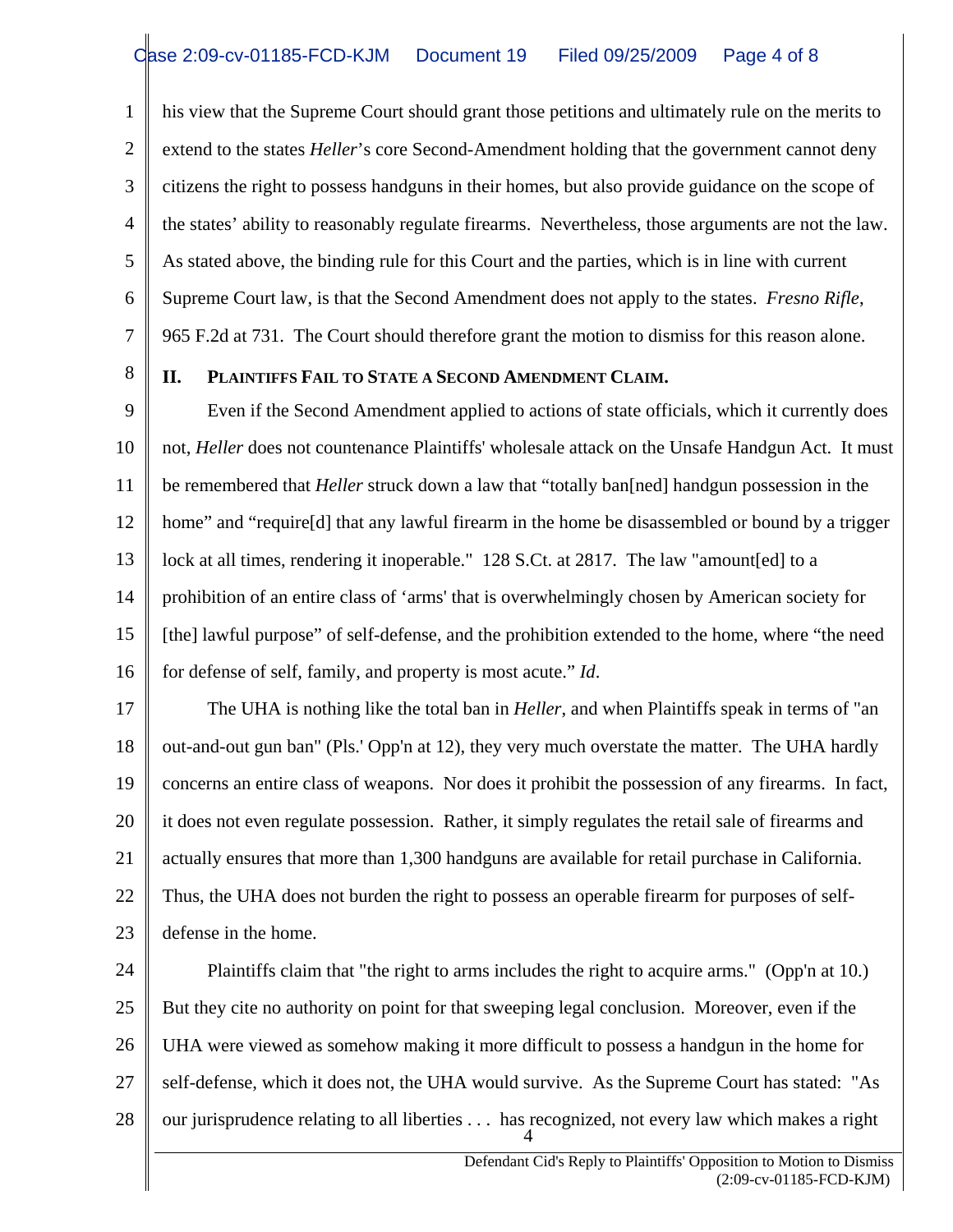1 2 3 4 5 more difficult to exercise is, ipso facto, an infringement of that right." *Planned Parenthood of Southeastern Pennsylvania v. Casey*, 505 U.S. 833, 873 (1992). *See also Anderson v. Celebrezze*, 460 U.S. 780, 788 (1983)("Although these rights of voters are fundamental, not all restrictions imposed by the States on candidates' eligibility for the ballot impose constitutionally-suspect burdens on voters' rights to associate or to choose among candidates.")

6 7 8 9 10 Plaintiffs also assert that the availability of more than 1,300 handguns for retail purchase is "irrelevant." (Pls.' Opp'n at 17.) That assertion is surprising, and it is wrong. That zero operable firearms could be possessed by the residents of the District of Columbia was obviously relevant in *Heller*. That more than 1,300 handguns are available in California for retail purchase alone is relevant here.

11 12 13 14 15 16 17 18 19 20 21 22 23 Additionally, *Heller* instructs that the Second Amendment guarantees individuals the right to possess a handgun in the home for the purposes of self-defense. The Supreme Court in no way held, as Plaintiffs argue, that the Second Amendment guarantees the right to buy any handgun whatsoever. In fact, the Court explicitly stated that the Second Amendment right is "not unlimited" and there is no "right to keep and carry any weapon whatsoever in any manner whatsoever and for whatever purpose." 128 S.Ct. at 2816. The Court expressly recognized many exceptions to the Second Amendment right, *id*. at 2816-17, and went on to warn that the list of exceptions was not exhaustive, *id*. at 2817 n.26. The UHA fits within the exception for laws that "impose conditions and qualifications on the commercial sale of arms" in that it conditions only the retail sale of certain firearms on the presence of certain safety features.<sup>[3](#page-4-0)</sup> *Id*. at 2816. For example, to promote handgun safety, the Legislature has required that handguns purchased in California meet certain firing requirements to reduce the instances of a handgun exploding in one's hand upon firing. Cal Penal Code § 12127. There is a drop safety requirement to minimize

24

<span id="page-4-0"></span>25 26 27  $\overline{a}$  $3$  No authority supports the suggestion that the exception for the regulation of commercial firearms sales applies solely to laws like those "requiring a criminal background check or training as a condition of purchasing firearms." (Pls.' Opp'n at 12.) Also, at least one court has rejected a *Heller* challenge to a law prohibiting the possession of firearms based on their physical characteristics where the law was part of a broader scheme to regulate the sale of firearms. *See United States v. Marzzarella*, 595 F. Supp. 2d 596, 601 (W.D. Pa. 2009) (rejecting challenge to federal provision prohibiting possession of firearm with obliterated serial number).

5

28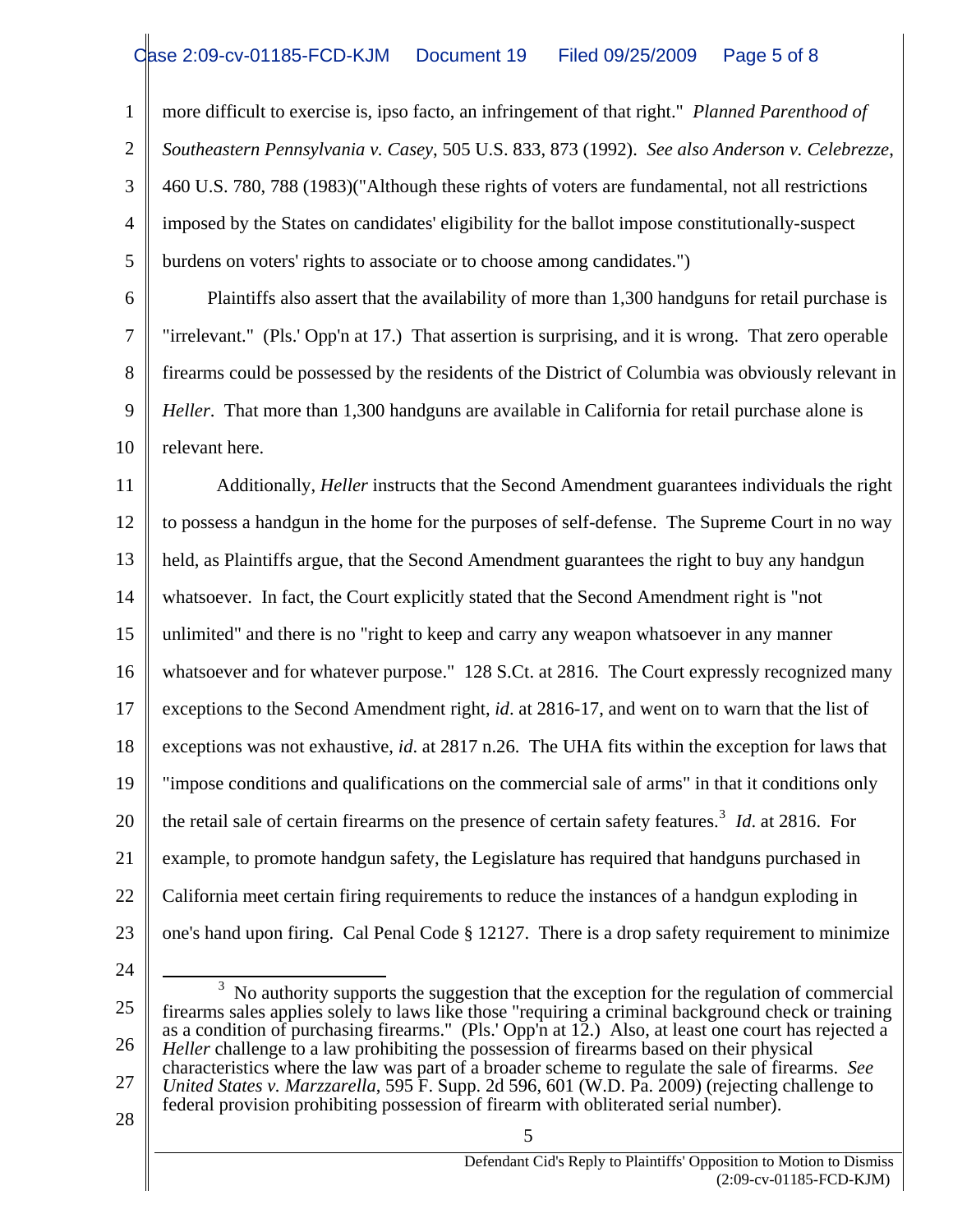1 2 3 4 5 6 7 the accidental firing of a firearm if it is dropped. Cal Penal Code § 12128. And the Legislature has required chamber load indicators for certain pistols to assist individuals in determining whether a round is in the firing chamber, and a magazine disconnect to reduce the accidental discharge of a round when someone removes the magazine but forgets that a round has been chambered. Cal Penal Code § 12126(b)(4)-(6). *Heller* does not stand as an invitation for courts to invalidate these kinds of laws. Rather, *Heller* expressly allows the states to regulate firearms in this reasonable manner. 128 S.Ct. at 2816-17.

8

9 10 The UHA does not impose any burden on the Second Amendment right articulated in *Heller*. Additionally, it is the kind of law *Heller* recognized as permissible under the Second Amendment. Plaintiffs therefore cannot state a Second Amendment claim.

11

## **III. THE AMENDED COMPLAINT DOES NOT TRIGGER EQUAL PROTECTION REVIEW.**

12 13 14 15 16 17 18 19 20 21 22 23 24 While the amended complaint contains no clear allegations regarding the matter, Plaintiffs attempt in their opposition to identify a governmental classification of groups and the different treatment of similarly situated groups. Plaintiffs' equal protection claim fails despite that attempt. Plaintiffs primarily argue that the UHA triggers equal protection review because "there are the classifications among different guns." (Pls.' Opp'n at 20.) That argument falls flat. As one district court has observed in a case involving a challenge to an ordinance prohibiting the use of metal baseball bats in a high school game: "[C]ertainly the plaintiffs must show some discriminatory effect on a person or entity the Constitution was intended to protect, rather than an inanimate sporting good, in order to invoke the Equal Protection Clause." *USA Baseball v. City of New York*, 509 F. Supp. 2d 285, 293 n.2 (S.D.N.Y. 2007). *See also Atchison, T. & S.F.R. Co. v. Matthews*, 174 U.S. 96, 104 (1899) ("[T]he equal protection guarantied by the constitution forbids the legislature to select a person, natural or artificial, and impose upon him or it burdens and liabilities which are not cast upon others similarly situated.").

25 26 27 28 6 Plaintiffs next assert that the exceptions for private party transfers and intra-family transfers amount to an equal protection claim. (Pls.' Opp'n at 20.) Nevertheless, even assuming these exceptions result in a governmental classification, which is not clear, they do not result in similarly situated people being treated differently. The simple fact is that unrostered handguns,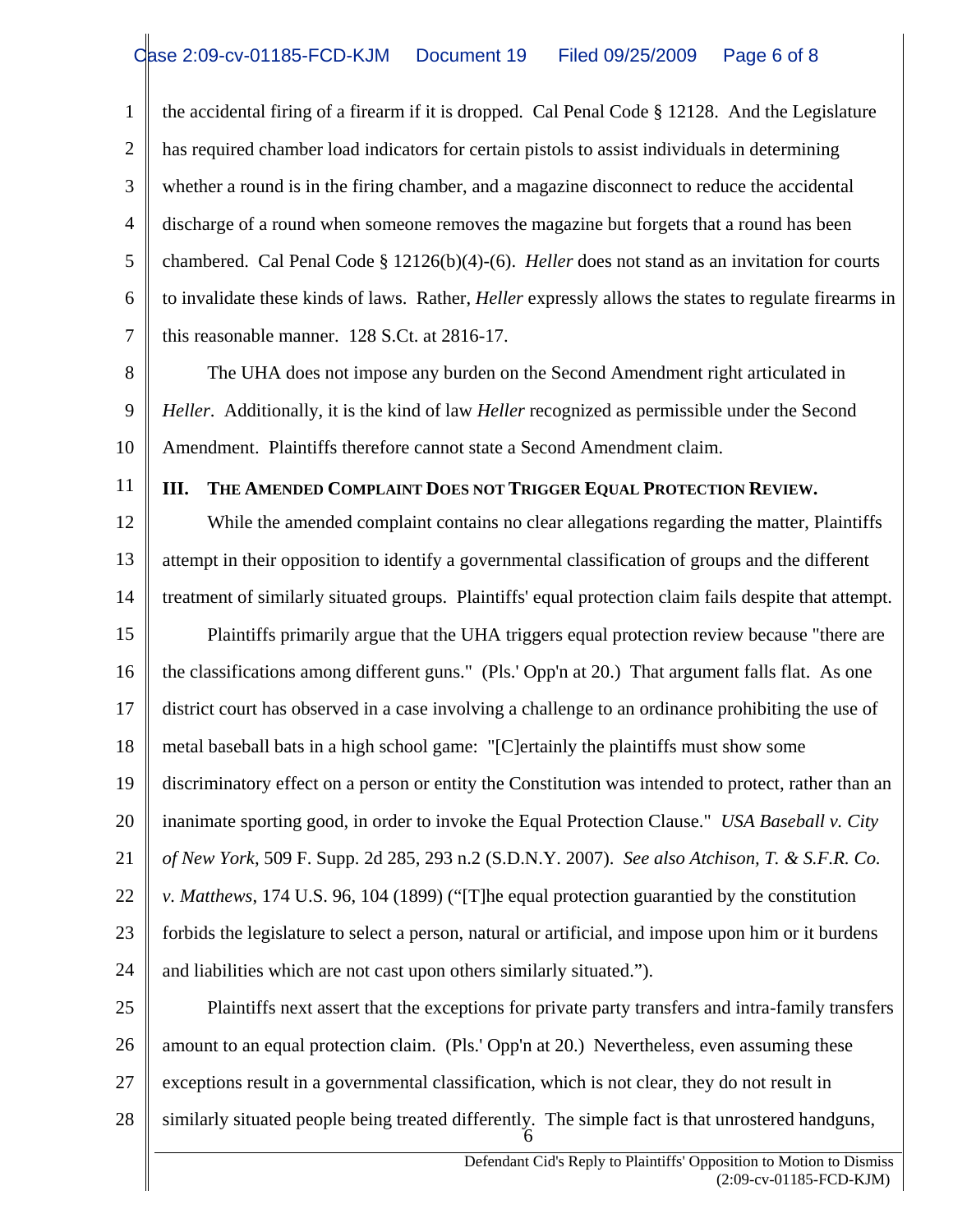## Case 2:09-cv-01185-FCD-KJM Document 19 Filed 09/25/2009 Page 7 of 8

1 2 3 4 including the ones identified in the amended complaint, are available to Plaintiffs Peña, Vargas, Croston and Thomas via a private party transfer just as they are to everyone else. Cal. Penal Code §§ 12132(a), 12072(d). Intra-family transfers of unrostered guns are also equally available to all California residents. Cal. Penal Code §§ 12132(b), 12078(c).

5 6 7 8 9 10 Plaintiffs further complain that "[a]ny of the Plaintiffs might live next door to individuals who lawfully obtained the same handguns denied by the roster law, prior to moving to the state, or as a gift from an out-of-state relative." (Pls.' Opp'n at 20.) However, that handguns not on the California roster are available for purchase in some other state is of no consequence whatsoever. Also, all California residents to whom Plaintiffs are similarly situated are subject to the same limitations regarding the receipt of a handgun as a gift or bringing a handgun into the state.

11 Plaintiffs next take issue with the exceptions for "law enforcement personnel." (Pls.'

12 13 Opp'n at 20.) Cal. Penal Code §§ 12132(b). But peace officers are hardly in the same situation as Plaintiffs. To cite just a few reasons why they are not, a person cannot qualify as a peace officer

14 without completing rigorous training in procedures and conduct. Cal. Penal Code §§ 832, 832.4,

15 13510 *et seq*.; *see also* Cal. Code Regs., tit. 11, § 1000, *et seq*. In order to carry a firearm, a peace

16 officer must undergo meticulous training in firearm proficiency, safety and rules of engagement.

17 Cal. Penal Code § 832; *see also* Cal. Code Regs., tit. 11, § 1005.

<span id="page-6-0"></span>27

28

18 19 20 21 22 23 Nor are Plaintiffs similarly situated to those involved in "movie and television production." (Pls.' Opp'n at 21.) In relevant part, Penal Code section 12132(i) exempts the sale of "any semiautomatic pistol that is to be used solely as a prop during the course of a motion picture, television, or video production . . . ." Plaintiffs do not allege that they plan to use an unrostered handgun solely as a prop in a movie or television show, and the amended complaint makes clear that their interest in firearms extends beyond their prop value.

24 25 26 Because Plaintiffs cannot allege a governmental classification and that the UHA treats a similarly situated class differently, they cannot state an equal protection claim. The Court should therefore grant Cid's motion to dismiss. $4$ 

- 7  $\overline{a}$ (continued…)  $4$  Since this case does not trigger equal protection review, the Court need not address what standard of review might apply to Plaintiffs' equal protection claim. To be sure, though, strict
	- Defendant Cid's Reply to Plaintiffs' Opposition to Motion to Dismiss (2:09-cv-01185-FCD-KJM)